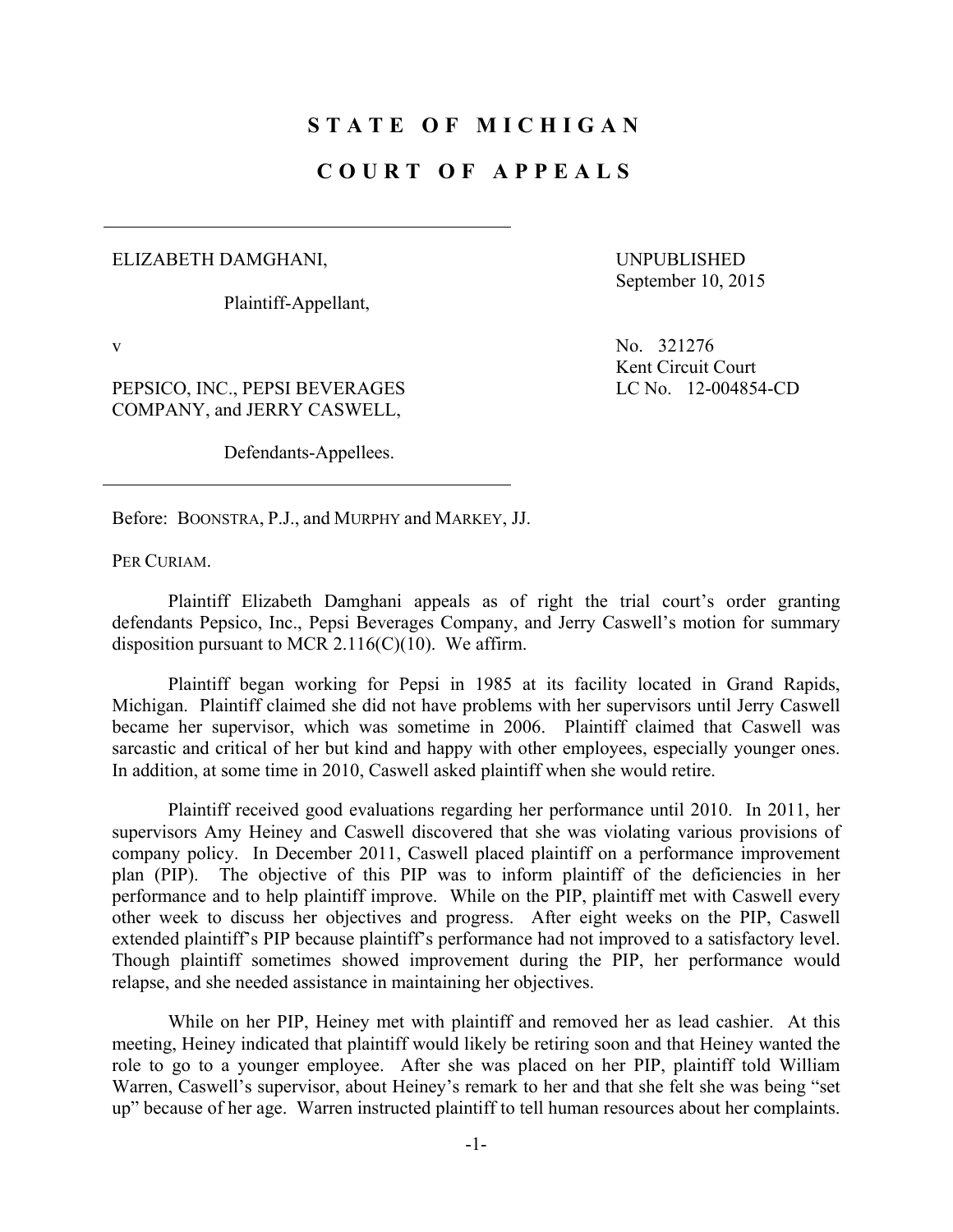Plaintiff subsequently told Lindsey Leonardis, the human resources manager, that she felt she was being "set up." Warren told Leonardis about Heiney's comment to plaintiff. Leonardis told Heiney her comment was inappropriate and not to make such comments in the future.

 On April 18, 2012, Caswell terminated plaintiff's employment because she was unable to sustain satisfactory performance. After her termination, another prior Pepsi employee, Salvatore Zerilli, was in the computer store owned by plaintiff's husband. His conversation was recorded by a store surveillance camera. This recording confirmed that Zerilli told plaintiff about a "rule of 80" at Pepsi. Zerilli stated that under this rule, Pepsi terminates its employees whose combined years of service and age amounts to at least 80. Plaintiff later sued defendants for age discrimination and retaliation under the Civil Rights Act (ELCRA), MCL 37.2201 *et seq*. The trial court granted defendants' motion for summary disposition.

 Plaintiff first argues that the trial court erred in concluding summary disposition was proper because Heiney's statement to plaintiff regarding her retirement and wanting to give the role of lead cashier to a younger employee was direct evidence of discrimination. MCL 37.2202 states in relevant part:

(1) An employer shall not do any of the following:

(a) Fail or refuse to hire or recruit, discharge, or otherwise discriminate against an individual with respect to employment, compensation, or a term, condition, or privilege of employment, because of religion, race, color, national origin, age, sex, height, weight, or marital status.

 Proof of discriminatory treatment under MCL 37.2202 "may be established by direct evidence or by indirect or circumstantial evidence." *Sniecinski v Blue Cross & Blue Shield of Mich*, 469 Mich 124, 132; 666 NW2d 186 (2003). Direct evidence is that which "if believed, requires the conclusion that unlawful discrimination was at least a motivating factor in the employer's actions." *Hazle v Ford Motor Co*, 464 Mich 456, 462; 628 NW2d 515 (2001) (quotation omitted). Where a plaintiff presents direct evidence of discrimination and "where the adverse employment decision could have been based on both legitimate and legally impermissible reasons, a plaintiff must prove that the defendant's discriminatory animus was more likely than not a 'substantial' or 'motivating' factor in the decision." *Sniecinski*, 469 Mich at 133. Also, a plaintiff must "present direct proof that the discriminatory animus was causally related to the adverse decision." *Id.* In other words, "a defendant may avoid a finding of liability by proving that it would have made the same decision even if the impermissible consideration had not played a role in the decision." *Id.* "[A] plaintiff must establish a causal link between the discriminatory animus and the adverse employment decision." *Id.* at 134-135.

 Obviously then, to establish a claim of discrimination, a plaintiff must show that she suffered an adverse employment action. *Wilcoxon v Minn Mining & Mfg Co*, 235 Mich App 347, 362; 597 NW2d 250 (1999). An adverse employment action (1) must be more than a mere inconvenience or alteration of job responsibilities and (2) must be objectively demonstrated as an adverse change because a plaintiff's subjective impressions or desires are not controlling. *Id*. at 364; *Peña v Ingham Co Road Comm*, 255 Mich App 299, 311; 660 NW2d 351 (2003).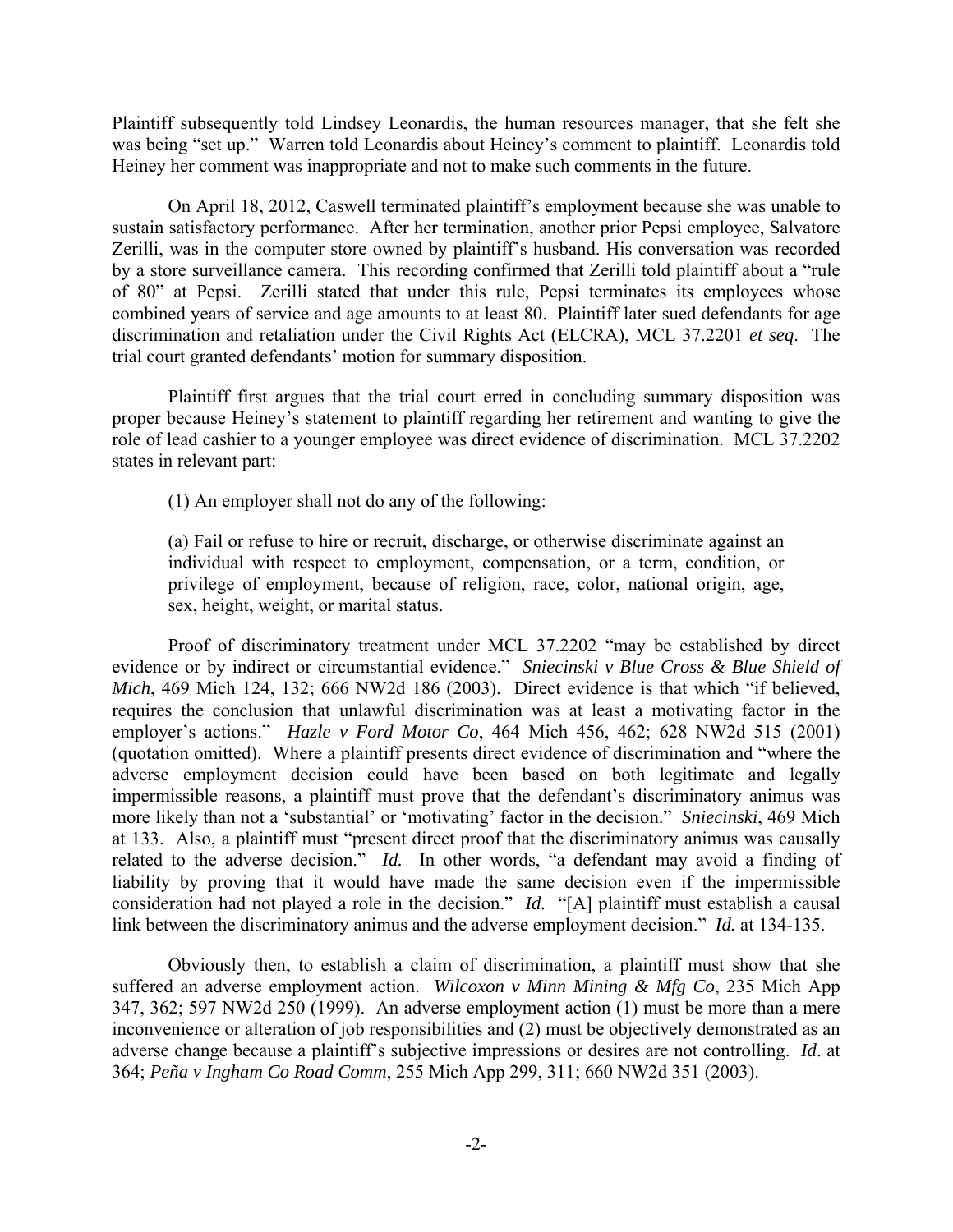Although there is no exhaustive list of adverse employment actions, typically it takes the form of an ultimate employment decision, such as a termination in employment, a demotion evidenced by a decrease in wage or salary, a less distinguished title, a material loss of benefits, significantly diminished material responsibilities, or other indices that might be unique to a particular decision. [*Peña*, 255 Mich App at 312 (quotation omitted).]

Here, plaintiff failed to present evidence showing that her removal as lead cashier was an adverse employment decision. See *Chen v Wayne State Univ*, 284 Mich App 172, 205; 771 NW2d 820 (2009) (an alteration of job assignments is not by itself an adverse employment action). Plaintiff admitted that her removal from the role of lead cashier did not reduce her compensation or benefits. Heiney and Caswell testified that the role of lead cashier was not an actual job title; rather, it was merely a designation of duties. Plaintiff's testimony supported this. Thus, the alleged adverse action did not result in a less distinguished title. The record also does not support that the action significantly diminished plaintiff's material responsibilities. Thus, this action did not have an adverse effect on plaintiff's compensation, status, or benefits. *Id.* Therefore, there was no genuine issue of material fact regarding whether relieving plaintiff of her role as lead cashier was an adverse employment action. *Id.*; *Peña*, 255 Mich App at 311-312. Thus, Heiney's comment could not be direct evidence of discrimination with regard an adverse employment action. Summary disposition based on direct discrimination was proper.

In reaching our conclusion, we reject plaintiff's argument that Heiney's statement is direct evidence of discrimination with regard to her termination under a theory of "cat's paw liability." *Staub v Proctor Hosp*, 562 US 411, 415-416; 131 S Ct 1186; 179 L Ed 2d 144 (2011). Under this theory, Heiney's comment to plaintiff may be direct evidence of discrimination with regard to plaintiff's subsequent termination if it can be shown that Heiney's discriminatory motivation toward plaintiff was a causal factor underlying Caswell's decision to terminate plaintiff. *Id.* at 422-423. Michigan has not adopted the cat's paw theory, and even if it did, the theory would not apply here because no evidence was presented to support that Heiney's animus as reflected by her comment related to Caswell's decision to terminate plaintiff three months later. *Id.* To hold that the comment may have had a casual connection to plaintiff's termination would require this Court to engage in speculation and conjecture, which it cannot do. *Libralter Plastics, Inc v Chubb Group of Ins Cos*, 199 Mich App 482, 486; 502 NW2d 742 (1993).

 Next, plaintiff argues that she presented circumstantial evidence of discrimination by providing evidence that defendants treated her differently from other employees and that her alleged performance problems were merely a pretext to hide the fact that defendants wanted to terminate her because her combined age and years of experience amounted to 80. When a plaintiff presents circumstantial—rather than direct—evidence of age discrimination, Michigan courts "allow a plaintiff to present a rebuttable prima facie case on the basis of proofs from which a factfinder could *infer* that the plaintiff was the victim of unlawful discrimination." *DeBrow v Century 21 Great Lakes, Inc (After Remand)*, 463 Mich 534, 538; 620 NW2d 836 (2001). This approach "has its roots in *McDonnell Douglas Corp v Green*, 411 US 792, 802- 805; 93 S Ct 1817; 36 L Ed 2d 668 (1973), and has been employed in countless subsequent decisions." *Id.* at 537. The *McDonnell Douglas* approach is as follows: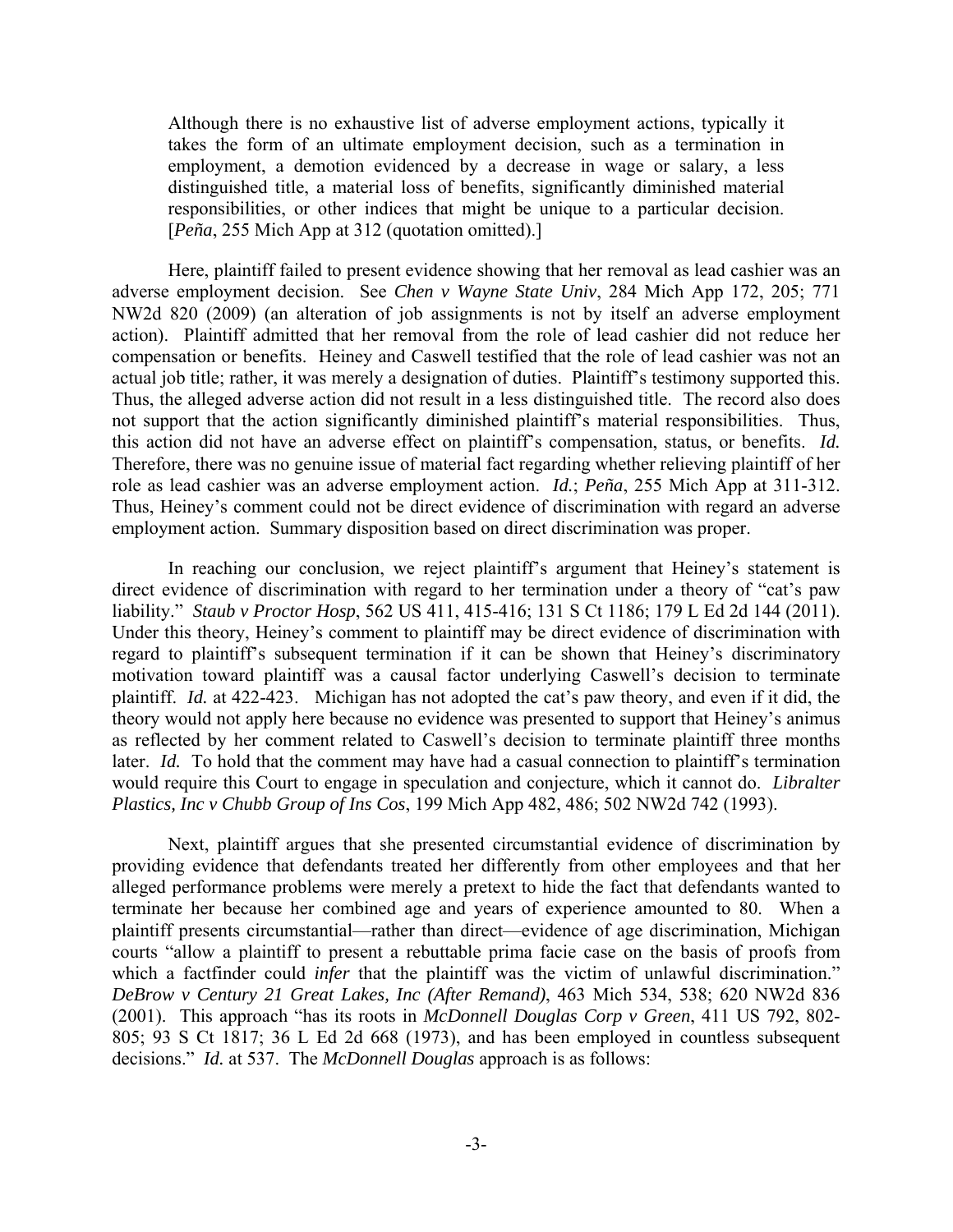To establish a prima facie case of age discrimination, plaintiff must prove, by a preponderance of the evidence, that (1) she was a member of the protected class, (2) she suffered an adverse employment action, (3) she was qualified for the position, and (4) she was replaced by a younger person. [*Lytle v Malady (On Rehearing)*, 458 Mich 153, 177; 579 NW2d 906 (1998).]

"Once plaintiff has sufficiently established a prima facie case, a presumption of discrimination arises. The burden then shifts to the defendant to articulate a legitimate, nondiscriminatory reason for plaintiff's termination to overcome and dispose of this presumption." *Id*. at 173 (quotation omitted). If the defendant does so, the plaintiff must prove by a preponderance of the evidence that the legitimate reason offered by the defendant was a mere pretext. *Meagher v Wayne State Univ*, 222 Mich App 700, 711; 565 NW2d 401 (1997).

A "mere pretext" may be proved (1) by showing that the reason(s) had no basis in fact, (2) if the reason(s) had a basis in fact, by showing that they were not actual factors motivating the decision, or (3) if the reason(s) were motivating factors, by showing that they were jointly insufficient to justify the decision. [*Id*. at 712.]

Nevertheless, an employer's unsound business judgment will not establish "mere pretext." *Id*. Further, the unfairness of a decision cannot be the basis of relief unless the unfair treatment was because of age discrimination. *Id*.

 In this case, there is no dispute that plaintiff presented evidence on the first, second, and fourth elements of a prima facie case of discrimination. *Lytle (On Rehearing)*, 458 Mich at 172- 173. Defendants assert that plaintiff failed to show that she was qualified for the position, the third element of a prima facie case of discrimination. "An employee is qualified if he was performing his job at a level that met the employer's legitimate expectations." *Town v Mich Bell Tel Co*, 455 Mich 688, 699; 568 NW2d 64 (1997). A plaintiff must show that his job performance was sufficient so as to eliminate the possibility that inadequate job performance caused the plaintiff's termination. *Id.* at 699 n 22.

The trial court concluded that plaintiff failed to establish questions of material fact regarding the prima facie case of age discrimination because defendants presented evidence showing that plaintiff's performance began to deteriorate in 2010 and did not improve, and plaintiff did not offer evidence indicating that her performance was adequate from 2010 to the time of her termination. We agree. Plaintiff provided no evidence that her performance was "at a level that met the employer's legitimate expectations" at the time she was terminated. *Town*, 455 Mich at 699. For example, plaintiff was often unprepared for her PIP meetings; she needed continual assistance completing her assignments; she was unable to keep the fill logs up to date; Caswell extended her PIP because plaintiff did not sustain adequate performance during the first eight weeks; plaintiff failed to create a satisfactory procedure for tracking Pepsi Bucks, and she failed to notify Caswell when deposits were not picked up daily. Plaintiff offered no evidence to rebut defendants' evidence that her performance was inadequate at the time of her termination; rather, she offered explanations for her performance. In sum, plaintiff did not create a question of fact that she was qualified for her position. *Id.*; *Lytle (On Rehearing)*, 458 Mich at 177.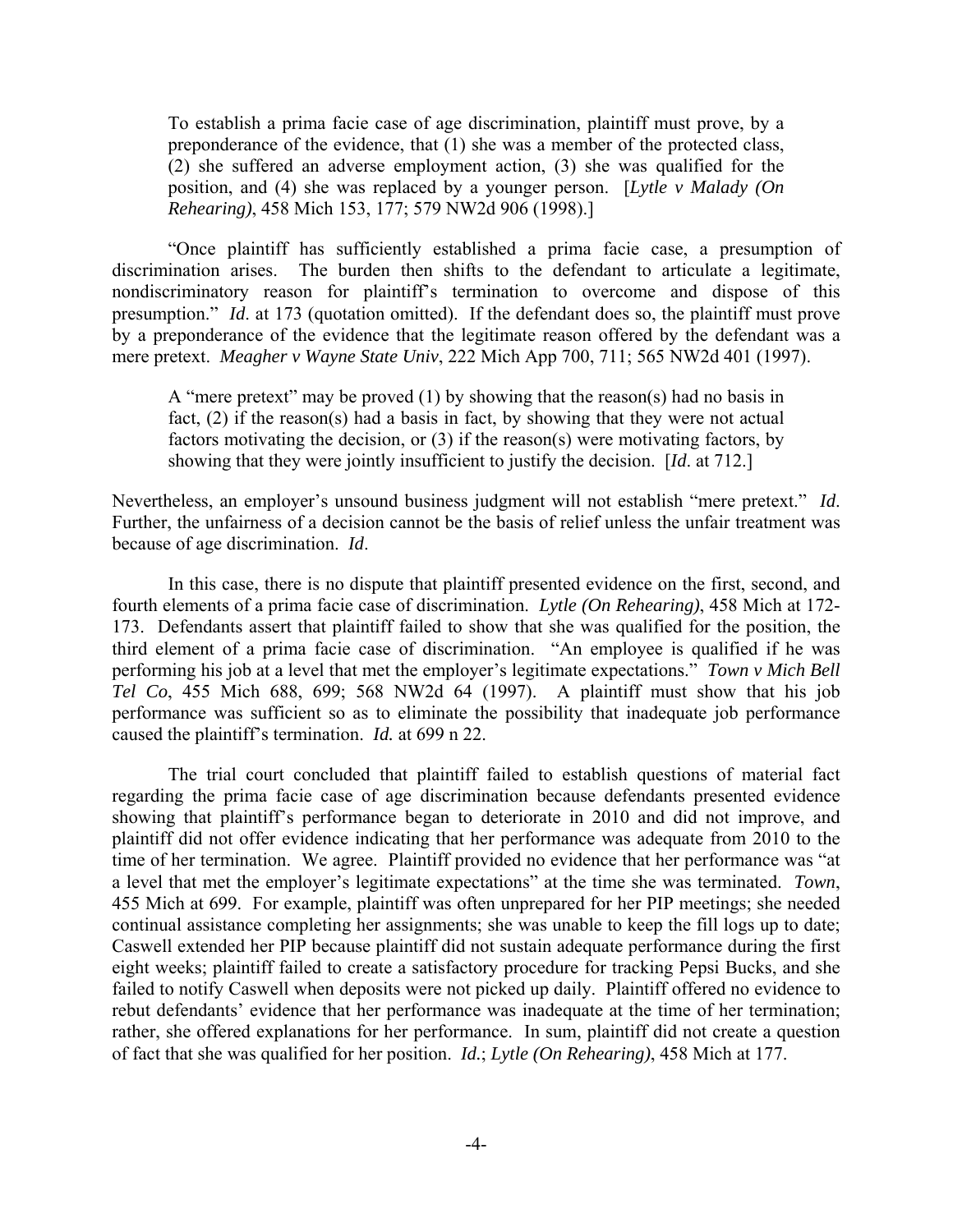Moreover, plaintiff was not "discharged under circumstances that give rise to an inference of unlawful discrimination." *Id.* at 173. A circumstance giving rise to such an inference exists when a plaintiff is treated differently from other persons of a different class for the equivalent conduct. *Wilcoxon*, 235 Mich App at 361. Though plaintiff testified that her counterparts at other facilities were not required to make spreadsheets as detailed as those she was required to make and that she was not permitted to attend a hiring fair or a team building exercise with other employees, plaintiff provided no evidence that this stemmed from age discrimination. In other words, she did not show that she was treated differently from persons of a different class for the same or similar conduct. In sum, the trial court did not err in holding that plaintiff failed to create a genuine question of fact as to whether she established a prima facie case of age discrimination. *Lytle (On Rehearing)*, 458 Mich at 177.

Further, defendants articulated a "legitimate, nondiscriminatory reason for plaintiff's termination" by providing ample evidence that plaintiff's performance was the reason for her termination. *Id.* at 173. And, plaintiff failed to create a genuine question of fact regarding whether her documented performance problems were merely a pretext to hide the fact that her termination was motivated by age discrimination under the asserted rule of 80. Indeed, plaintiff has provided no admissible evidence that such a rule existed. Though plaintiff provided the names of four employees who she claimed were also terminated under the rule of 80, plaintiff did not provide admissible evidence that their termination was based on their age. The trial court did not err in holding inadmissible as hearsay, MRE 802, Zerilli's recorded statements, deposition testimony, and an employee's affidavit that he heard of the rule. When challenged on a motion for summary disposition, the existence of a disputed fact must be established by substantively admissible evidence. MCR 2.116(G)(6); *Maiden v Rozwood*, 461 Mich 109, 121; 597 NW2d 817 (1999). Therefore, plaintiff failed to create a genuine issue of material fact as to whether the rule of 80 was the motivating reason for her termination. *Meagher*, 222 Mich App at 711-712.

Plaintiff also appears to argue that the phrase "Jerry's kids" and Caswell's question to her in 2010 about when she would retire are further evidence of pretext. These statements, however, are irrelevant stray remarks.Stray remarks are not direct evidence of discrimination. *Sniecinski*, 469 Mich at 136. Our Supreme Court has provided the following five factors to consider when determining whether statements are stray remarks:

(1) whether they were made by a decision maker or an agent within the scope of his employment, (2) whether they were related to the decision-making process, (3) whether they were vague and ambiguous or clearly reflective of discriminatory bias, (4) whether they were isolated or part of a pattern of biased comments, and (5) whether they were made close in time to the adverse employment decision. [*Id.* at 136 n 8.]

If stray remarks "are determined to be relevant, their probative value must be weighed against the risk of unfair prejudice" pursuant to MRE 403. *Shaw v Ecorse*, 283 Mich App 1, 25; 770 NW2d 31 (2009). Plaintiff gives no indication as to who exactly used the phrase "Jerry's kids," and there is no evidence that it was "related to the decision-making process" of plaintiff's termination. *Id.* And, Caswell's question about plaintiff's retiring was neither "close in time to the adverse employment decision," nor was there evidence that it related to Caswell's decision to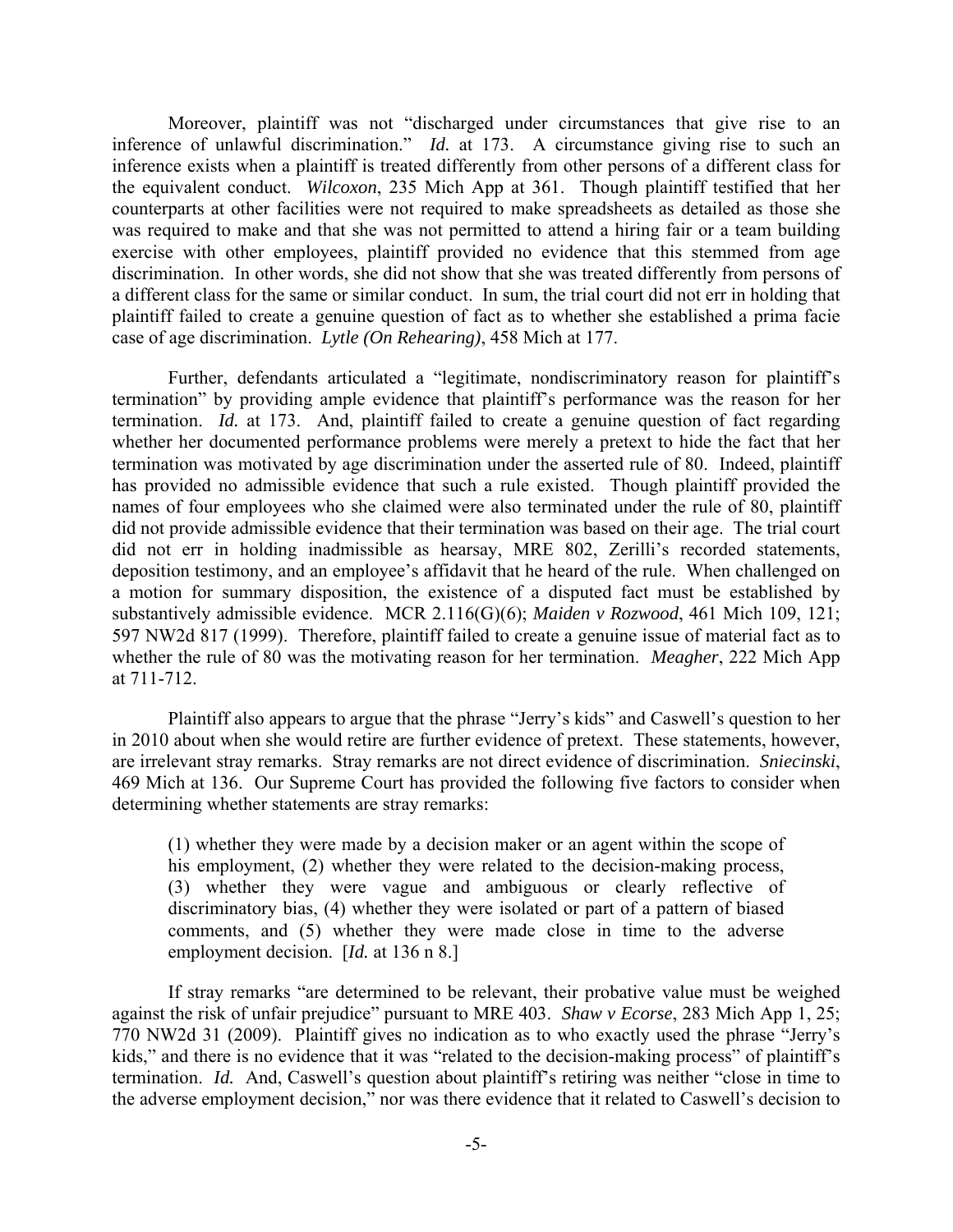terminate plaintiff. Therefore, these statements are irrelevant stray remarks. *Id.* Because they are irrelevant, their minimal probative value "is substantially outweighed by the danger of unfair prejudice." MRE 403; *Shaw*, 283 Mich App at 25.

Plaintiff also argues that because Caswell asked her to put her files on a shared drive and because Pepsi allegedly created a posting for her job before her termination, this indicates that her termination was preordained. Consequently, her performance was merely a pretext, and age discrimination was the actual reason for her termination. However, there is no evidence that this indicates the existence of discriminatory bias, and "the soundness of an employer's business judgment may not be questioned as a means of showing pretext. Moreover, unfairness will not afford a plaintiff a remedy unless the unfair treatment was because of age discrimination." *Meagher*, 222 Mich App at 711-712. Finally, plaintiff's argument that defendants' failure to investigate her complaints of age discrimination shows pretext is without merit. There is no evidence showing that defendants failed to investigate her complaints. And, there is also no indication that Caswell—the person who made the decision to terminate plaintiff—ever knew of plaintiff's complaints. Therefore, any failure to investigate was not evidence of pretext. *Id.* Because there was no question of material fact that plaintiff failed to present circumstantial evidence of discrimination, the trial court properly granted summary disposition to defendants. MCR 2.116(C)(10); *Maiden*, 461 Mich at 120.

Finally, plaintiff argues that Caswell terminated her in retaliation for her complaints regarding age discrimination. MCL 37.2701(a) states in relevant part:

Two or more persons shall not conspire to, or a person shall not: (a) Retaliate or discriminate against a person because the person has opposed a violation of this act, or because the person has made a charge, filed a complaint, testified, assisted, or participated in an investigation, proceeding, or hearing under this act.

 To establish a prima facie case of retaliation under MCL 37.2701, "a plaintiff must show (1) that he engaged in a protected activity; (2) that this was known by the defendant; (3) that the defendant took an employment action adverse to the plaintiff; and (4) that there was a causal connection between the protected activity and the adverse employment action." *DeFlaviis v Lord & Taylor, Inc*, 223 Mich App 432, 436; 566 NW2d 661 (1997). If the plaintiff establishes a prima facie case of retaliation,

the burden shifts to the defendant to articulate a legitimate business reason for the discharge. If the defendant produces evidence establishing the existence of a legitimate reason for the discharge, the plaintiff must have an opportunity to prove that the legitimate reason offered by the defendant was not the true reason, but was only a pretext for the discharge. [*Roulston v Tendercare (Mich), Inc*, 239 Mich App 270, 281; 608 NW2d 525 (2000).]

 The parties do not dispute that the first element is met because plaintiff engaged in activity protected under the ELCRA by complaining about Heiney's remarks and about feeling as though she were being "set up" because of her age. MCL 37.2701(a). The parties also do not dispute that the third element was met because plaintiff's termination constituted an adverse employment action. *Peña*, 255 Mich App at 311-312. But plaintiff did not make any showing